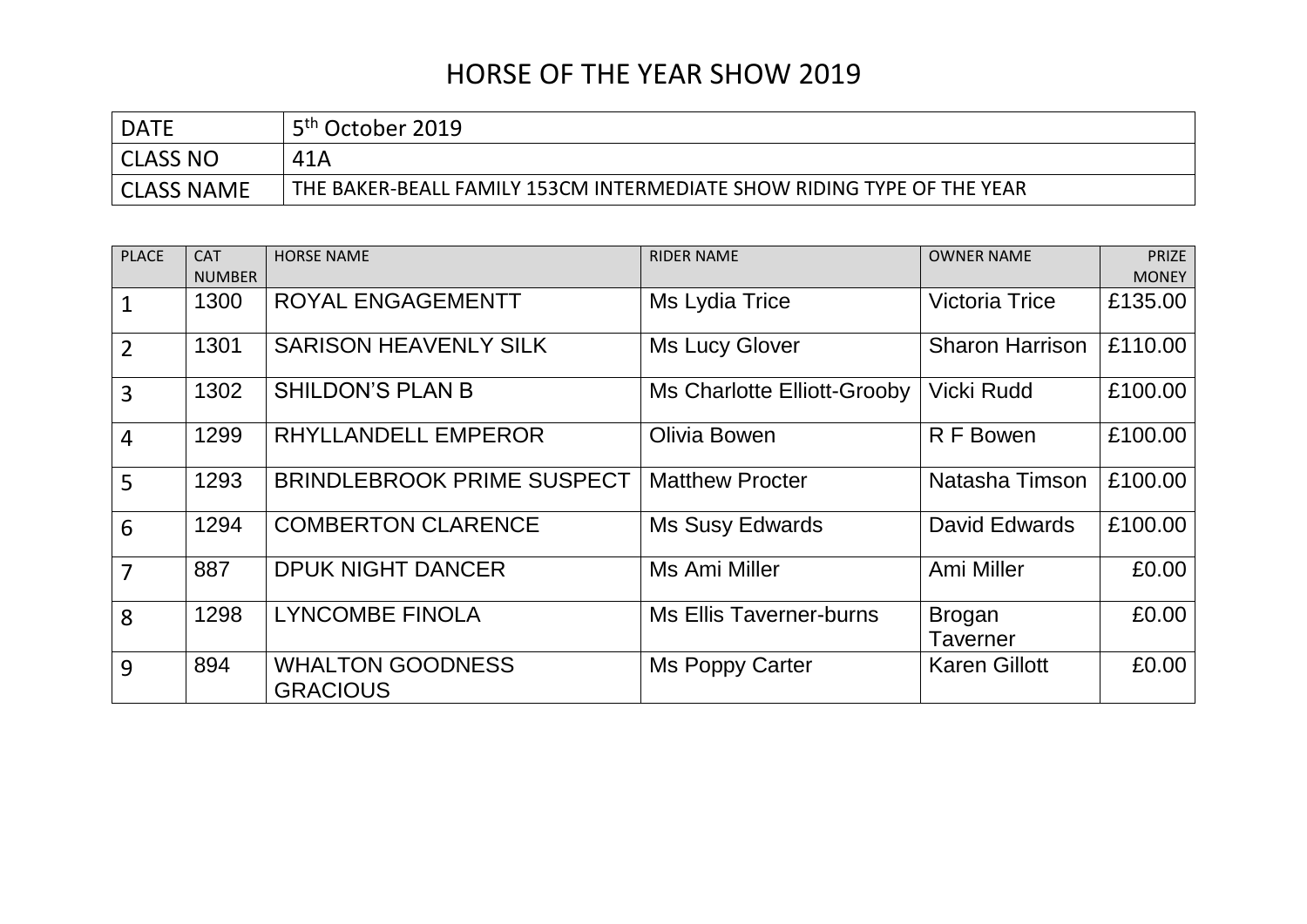## HORSE OF THE YEAR SHOW 2019

| <b>DATE</b>       | 5 <sup>th</sup> October 2019                                           |
|-------------------|------------------------------------------------------------------------|
| CLASS NO          | 41B                                                                    |
| <b>CLASS NAME</b> | THE BAKER-BEALL FAMILY 158CM INTERMEDIATE SHOW RIDING TYPE OF THE YEAR |

| <b>PLACE</b>   | <b>CAT</b>    | <b>HORSE NAME</b>                             | <b>RIDER NAME</b>           | <b>OWNER NAME</b>        | <b>PRIZE</b> |
|----------------|---------------|-----------------------------------------------|-----------------------------|--------------------------|--------------|
|                | <b>NUMBER</b> |                                               |                             |                          | <b>MONEY</b> |
|                | 903           | <b>HOLMESTONES TAILOR</b><br><b>MADE</b>      | Ms Charlotte Elliott-Grooby | Vicki Rudd               | £135.00      |
| $\overline{2}$ | 1305          | <b>BURIANA LARKRISE</b>                       | Hannah Horton               | Eileen Jenkin            | £110.00      |
| 3              | 1312          | <b>LEAVENTHORPE GOLD RUSH</b>                 | Meg Edmondson               | <b>Bridget Edmondson</b> | £100.00      |
| $\overline{4}$ | 1313          | <b>ROSEMORE MIDNIGHT</b><br><b>RENDEZVOUS</b> | Sophie O'keeffe             | Jane o'Keeffe            | £100.00      |
| 5              | 1309          | <b>FIRECREST C</b>                            | <b>Victoria Mcdowall</b>    | Ann Cooper               | £100.00      |
| 6              | 899           | <b>BROADSHARD SHOW GIRL</b>                   | <b>Myles Cooper</b>         | Margaret Williams        | £100.00      |
| $\overline{7}$ | 897           | <b>ABSOLUTELY LOVELY</b>                      | Laura Nicholson             | Laura Nicholson          | £0.00        |
| 8              | 1307          | DUCAL LE BAISER DE LA FEE                     | <b>Olivia Bowen</b>         | <b>Kathleen Ellicott</b> | £0.00        |
| 9              | 909           | <b>RUMOUR HAS IT II</b>                       | Ms Elliee Stunt             | Monika Jansons           | £0.00        |